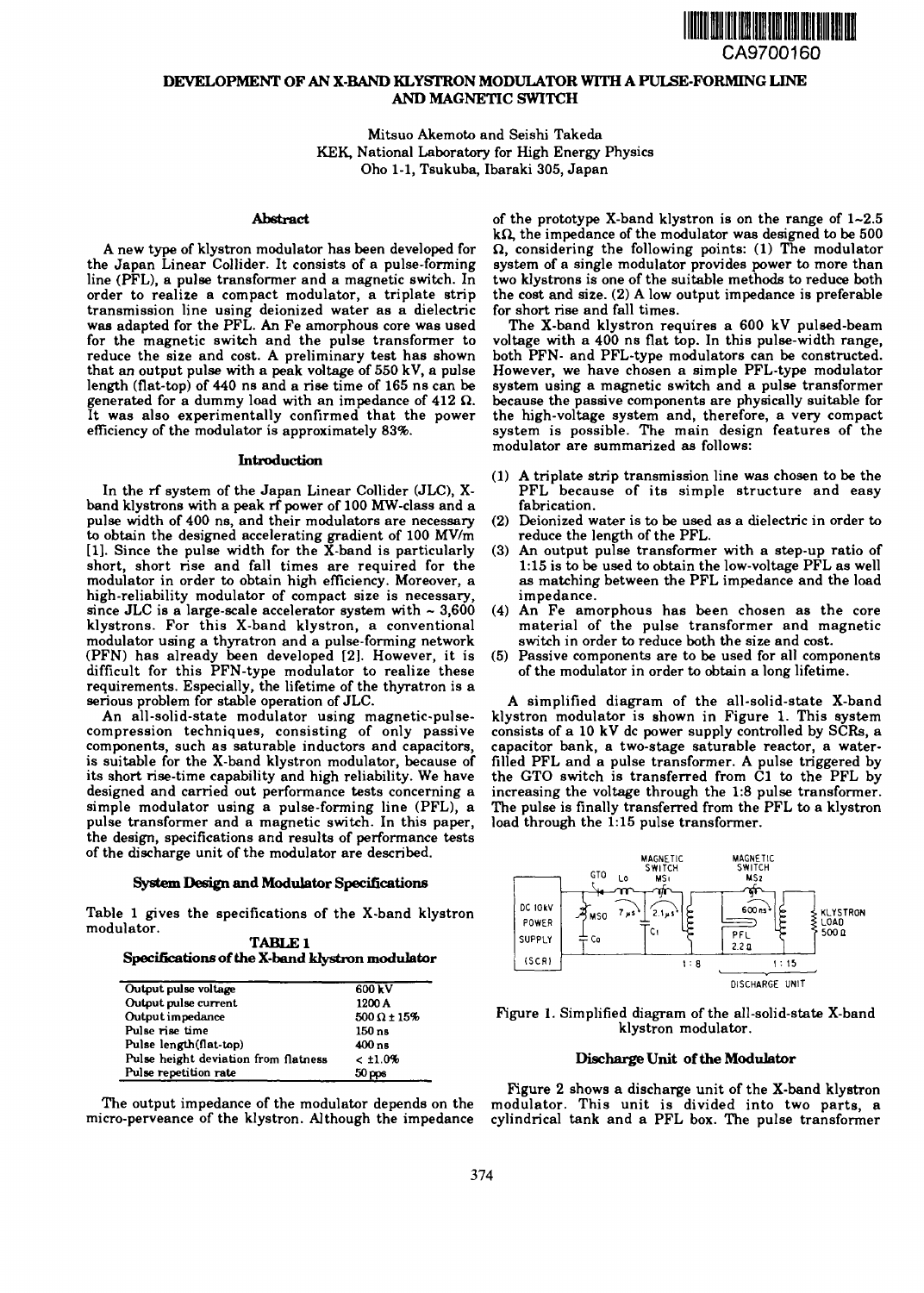and the magnetic switch are housed in the same oil tank made of stainless steel (SUS 304); a water dummy load is also set on the top of the tank. The tank is connected to the PPL box through a short coaxial line. The high-voltage input socket under the tank is used to supply a highvoltage to the unit. Details are described in the following subsections. A photograph of the discharge unit is shown in Figure 3.



Figure 2. Discharge unit of the X-band klystron modulator.



Figure 3. Photograph of the discharge unit.

### **Pulse-forming line**

Figure 4 shows the structure of the PFL. It has one high-voltage electrode between two ground electrodes. These electrodes are made of stainless steel. The length of the PFL was determined to be 12.1 m by considering its pulse length as well as the dielectric constant of water. In order to realize a compact PFL, the line is bent eleven times. Moreover, plastic plates are inserted between the high-voltage and ground electrodes in each of straight and bend lines, making it possible to adjust the impedance. This mechanism enables us to adjust the impedance *of* the PFL as well as the flattop of the output waveform.



**(1) High-voltage electrode (2) Two ground electrodes**

- **(3) Impedance tuning plate**
- **(4) H.V. Inlet for the PFL**

Figure 4. Structure of the PFL.

The PFL is mounted on a stainless-steel base plate. This assembly is housed in a 660 mm wide x 390 mm deep x 1260 mm high water-filled box. The parameters of the PFL are summarized in Table 2.

**TABLE**2 **Parameters** of **the PFL**

| Line length                                 | 12.1 m                 |
|---------------------------------------------|------------------------|
| Characteristic impedance                    | $2.2 \Omega \pm 15 \%$ |
| Pulse length                                | 720 ns                 |
| Width of the high-voltage electrode         | 140 mm                 |
| Width of the ground electrode               | 200 mm                 |
| Thickness of the high-voltage electrode     | 6 mm                   |
| Gap between the high-voltage and the ground | $12 \text{ mm}$        |
| electrodes                                  |                        |

## **Magnetic switch**

An Fe amorphous AC 10 ( TDK Ltd. Co.) was chosen as the core material of the magnetic switch owing to its high magnetic flux density swing (2.1 T) and low cost. The relative unsaturated and saturated permeabilities of the core are 2.0 and 2000, respectively. The parameters of the magnetic switch are summarized in Table 3.

**TABLE3 Parameters of the magnetic switch**

| Number of turns                                        |                  |
|--------------------------------------------------------|------------------|
| Outer radius of the magnetic core                      | $230 \text{ mm}$ |
| Inner radius of the magnetic core                      | $130 \text{ mm}$ |
| Axial height of the core in the magnetic switch 384 mm |                  |
| (eight cores used with $h=48$ mm)                      |                  |